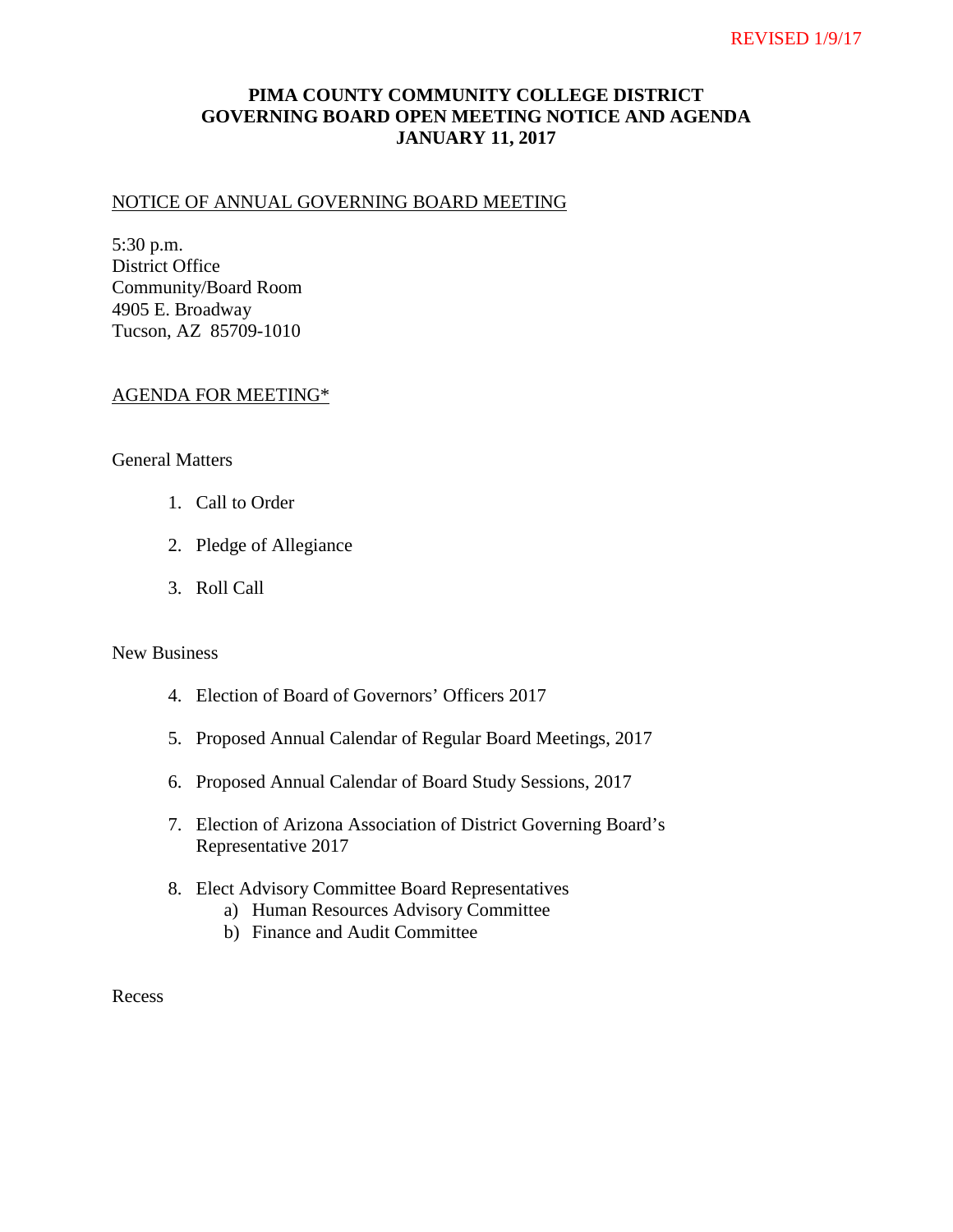## NOTICE OF REGULAR GOVERNING BOARD MEETING

## AGENDA FOR MEETING\*

### 1. General Matters

- 1.1 Call to Order
- 1.2 Public Comment Call to Audience

The Pima Community College Governing Board welcomes public comment on issues within the jurisdiction of the College. Comments will be limited to five minutes per individual. At the conclusion of public comment, individual Board members may respond to criticism made by those who addressed the Board, may ask staff to review a matter, or may ask that a matter be put on a future agenda. Members of the Board, however, may not discuss or take legal action on matters raised during public comment unless the matters are properly noticed for discussion and legal action. Finally, be advised that internal College processes are available to students and employees for communication.

- 1.3 Remarks by Governing Board Members [The Chairperson, Secretary and/or members of the Governing Board may comment or provide summaries of recent College-related activities]
- 1.4 Board Committee Reports [No reports for January]
- 2. Reports
	- 2.1 Administration Reports
		- Accreditation update Bruce Moses
		- Student Services Nic Richmond
		- Explanation of new enrollment report format-Nic Richmond<sup>\*</sup>
	- 2.2 Reports by Representatives to the Board

[The representatives to the Board will provide highlights of their group's activities during the preceding month(s) and issues and suggestions to be considered for administration follow-up or inclusion on a future Board meeting agenda.]

- Student Martin Bastidas
- Staff Michael Tulino
- Adjunct Faculty Carlo Buscemi
- Faculty Mays Imad
- Administrator Brian Stewart
- 2.3 Chancellor's Report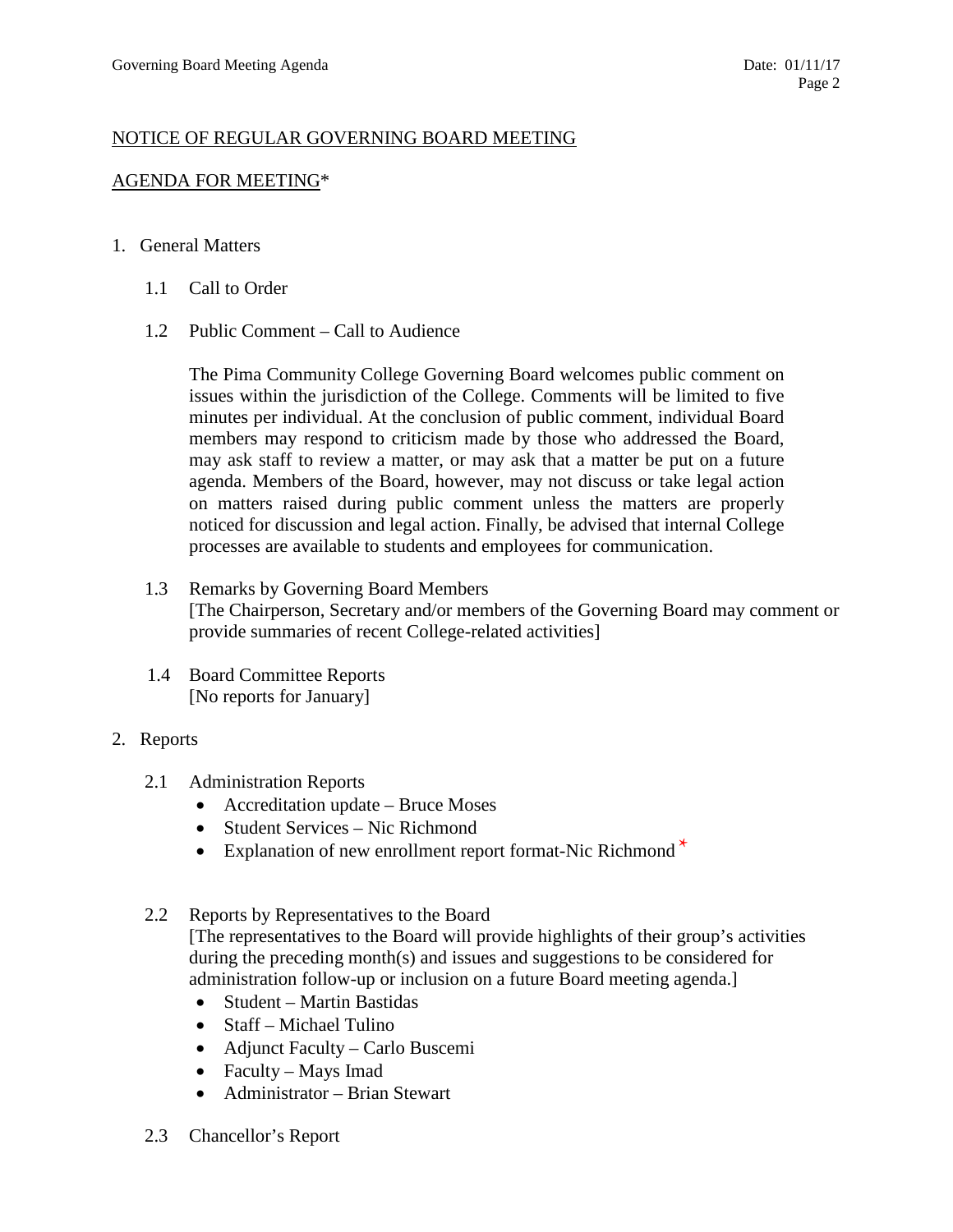[Chancellor Lambert may report on current events at or involving the College; Legislative and Budget Updates and recent activities such as: community meetings, presentations and conferences]

- 3. Information Items
	- 3.1 Financial Report October and November 2016 Financial Statements
	- 3.2 Employment Information [Appointments, acting assignments, retirements and separations]
	- 3.3 Adjunct Faculty Appointments
	- 3.4 Minimum Wage [Information regarding the increase for the Arizona Minimum Wage]
	- 3.5 Administrative Procedure Changes [AP 2.20.01: Drug and Alcohol Free Environment – *Revised*]
	- 3.6 2017-2018 Academic Calendar
- 4. Action Items
	- 4.1 Consent Agenda
		- (1) Approval of Minutes of the following meetings:
			- A. Study Session of October 28, 2016
			- B. Special Meeting to conduct Executive Session on November 2, 2016
			- C. Special Meeting to conduct Executive Session on November 7, 2016
			- D. Study Session of November 7, 2016
			- E. Special Meeting to conduct Executive Session on November 16, 2016
			- F. Regular Meeting of November 16, 2016
		- (2) Board Policy Final Reading [BP 3.12: Developmental Education – *New*]
		- (3) Curriculum Recommendations: New Program-Fitness and Wellness Specialist-Certificate for Direct Employment
		- (4) Curriculum Recommendations: Multiple Certificate-Inactivations
		- (5) Contract: Sabino Electric Inc. [To approve a contract with Sabino Electric Inc. for the Arc Flash Analysis of the West Campus]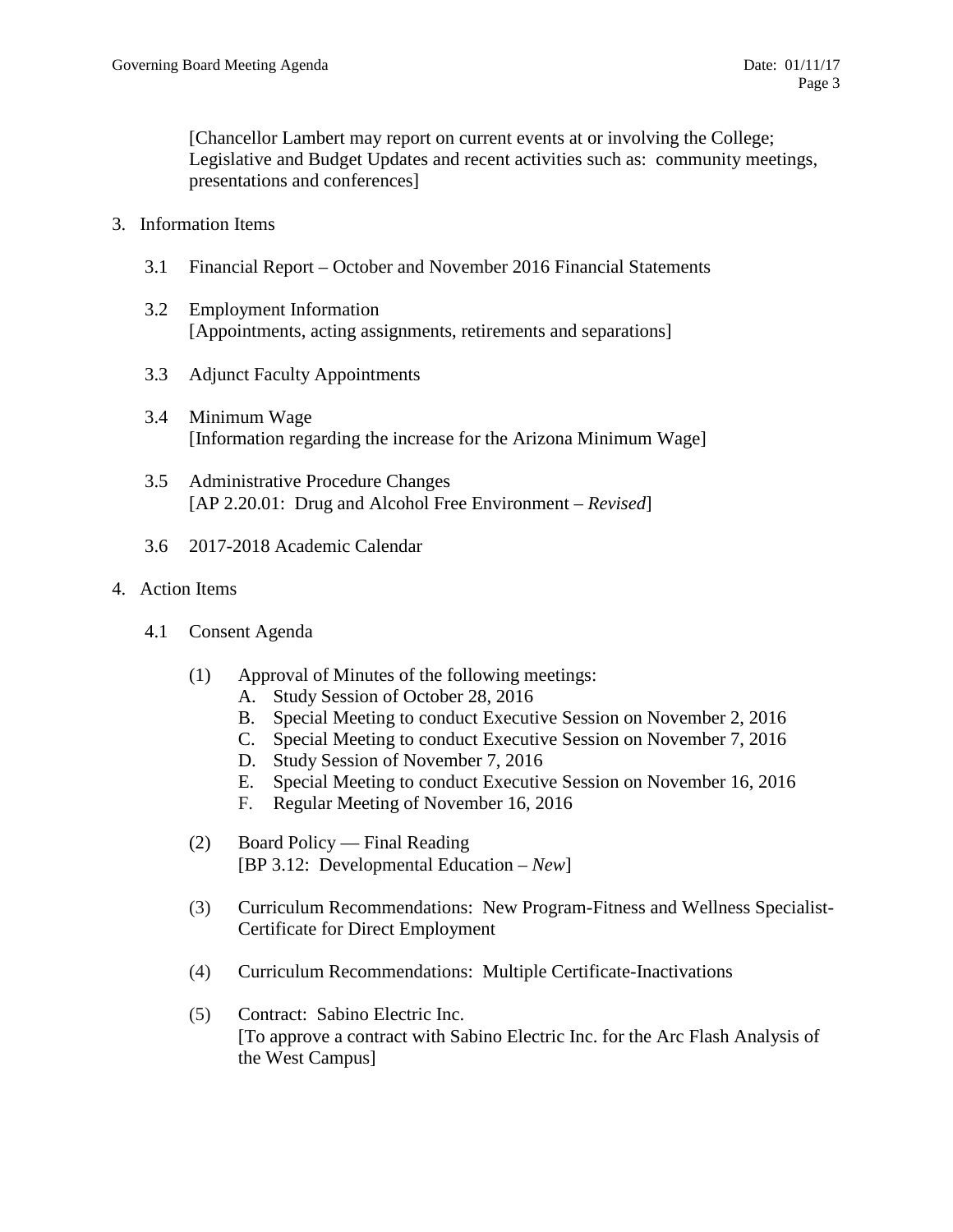(6) Intergovernmental Agreement: Town of Sahuarita [Execute an Intergovernmental Agreement with the Town of Sahuarita to establish a framework within which both parties will exchange services and/or goods for a fee. PCC will provide advising, counseling and educational opportunities to the Town of Sahuarita for a one-time fee of \$10,000.]

## 4.2 Other Action Items

- (1) Contract: FY 17 CampusEAI Maintenance Renewal for College Portal and Mobile App [The Chancellor recommends that the Governing Board approve the Maintenance Renewal agreement with CampusEAI for the College's Portal and Mobile App. Total costs are not expected to exceed \$133,000 for Fiscal Year 2017.]
- (2) Faculty Emeritus [Faculty Emeritus status to retired Pima Community College faculty members: Charles Land and David Stephen]
- 5. Proposed Agenda Items

## Adjournment

Regular Meeting February 8, 2017, 5:30 p.m. District Office Community Board Room 4905 E. Broadway Tucson, AZ 85709-1010

- **\* Option to recess into legal advice executive session**  Pursuant to A.R.S. §38-431.03(A)(3) the Governing Board may vote to go into executive session for the purpose of obtaining legal advice from its legal counsel with respect to any item listed on this agenda or any addendum thereto.
- \* The Governing Board reserves the right to take action on any agenda item.
- \* **Additional Information**  Additional information about the above agenda items can be found in the Governing Board packet that is available for review at the Campus Libraries and on the College's website at [www.pima.edu/board/packets.](http://www.pima.edu/board/packets)
- \* To request a reasonable accommodation for individuals with disabilities, a minimum of 5 business days before the event is requested. Contact Phone: (520) 206-4539; Fax: (520) 206-